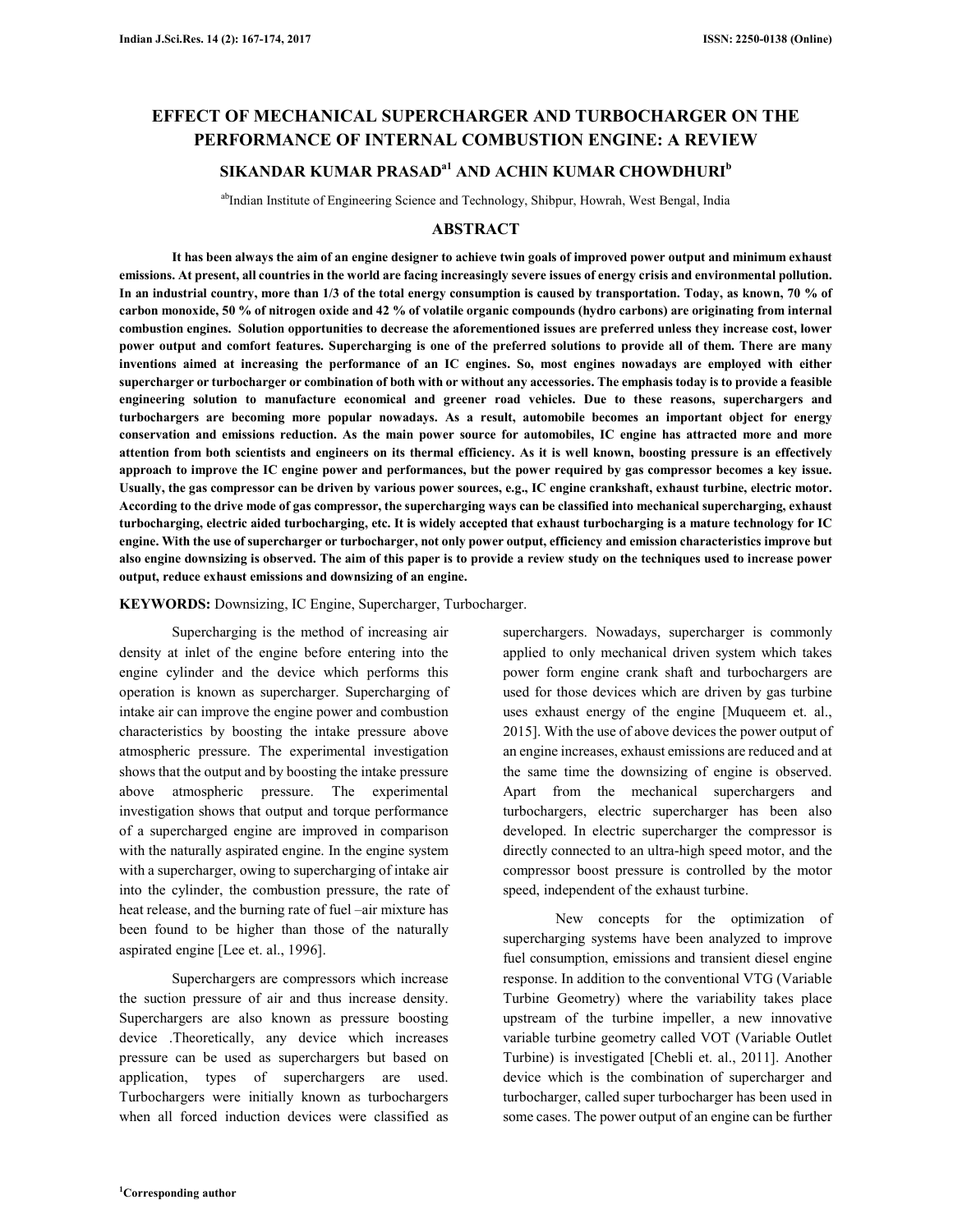increased with the use of intercooler or after cooler in combination with superchargers or turbochargers. Though there are three methods to increase the air consumption of an engine consequently power output yet supercharging is preferred over others.

The methods are as follows:

A. Increase the Piston Displacement

This increases the size and weight of the engine and also introduce additional cooling problem.

B. Running the Engine at Higher Speeds

This results in increased mechanical friction losses and improves greater inertia stresses on engine parts.

#### C. Increase the Density of the Charge

This allows a greater mass of the charge to be inducted into the same volume. This is the most preferred method to increase the power output of the engine because it increases the mean effective pressure of the engine consequently power output is increased, engine exhaust emission is reduced and engine downsizing is observed.

## **SUPERCHARGING IN SI ENGINE**

Supercharging in SI engine is employed only in aircraft and racing cars engines. Apart from increasing the volumetric efficiency of the engine, Supercharging also increases the intake temperature of engine which reduces the ignition delay. And increment in the flame speed results knock or pre-ignite. For this reason, the supercharged petrol engine employ lower compression ratio but it can be avoided if supercharging is equipped with intercooler.

## **SUPERCHARGING IN CI ENGINE**

In CI engine supercharging does not have any adverse effect on combustion but rather it improves combustion. Due to supercharging the pressure and temperature of inducted air increases which reduces ignition delay and hence better, quitter and smoother operation.

## **SUPERCHARGER V/s TURBOCHARGER**

When power requirement to drive the compressor is obtained by means of belt, pulley, gear or chain through crankshaft is known as mechanical supercharger. But if the compressor is driven by gas turbine which runs by utilizing the exhaust gas energy then supercharger is known as turbocharger. From the thermodynamic point of view, the turbocharger system is attractive because it makes use of the exhaust energy.

Supercharger reduces the power output since it takes power from crankshaft whereas turbocharger does not reduce power since it is operated by exhaust gasses which are going waste from the engine exhaust. But supercharger has high boost and high response and there is no turbo lag whereas in case of turbocharger turbo lag is there and high maintenance is required. Also it increases the weight of system. Normally supercharging pressure varies from 1.1 to 1.5 atmospheres and in some cases up to 2.5 atmospheres depending upon the type of supercharger used and on the engine capacity to withstand the supercharged condition [Korakianitis and Sadoi, 2005].

However, turbocharger performance is influenced by the mass flow rate of inlet air and engine speed. At a low speed range of small size engine, it is difficult to obtain sufficiently high boost pressure because of the insufficient energy of the exhaust gas. In addition, this system has a defect which is called a turbo lag. This is improved by reducing the rotating inertia of the turbocharger, or in some cases by using two or more smaller turbochargers in parallel rather than one larger one. Occasionally two turbochargers, sometimes with intercooling between them, are used in series to further increase intake pressure, particularly in some marine diesel engines.

In order to optimize a supercharged engine system, it is important to select the adequate compressor type. Since the engine speed and supercharger speed are in a fixed ratio to each other, boost pressure change with engine speed much more rapidly than in case of a turbocharged engine. Therefore, a supercharged engine has no time lag needed to raise the boost pressure. But this system has a defect that there is a mechanical loss to drive the supercharger [Lee et. al., 1996]. For the different mass-flow rates and operating speeds of piston, the combination of any piston engine with a turbocharger must be carefully planned. The turbocharger geometry must be carefully chosen so that the range of speeds and mass flows of exhaust gasses coincide with those of the piston engine while it is operating with the compressor-outlet and turbine-inlet conditions, with intake and exhaust manifolds. The basic size of the turbocharger is determined by the air required by the engine. The appropriate turbocharger can be chosen from compressor characteristic maps obtained from steady-flow tests provided by turbocharger manufacturers, and comparing that with the fuel map of the engine. The turbocharger compressor maps are used to identify minimum airflow, limit for continuous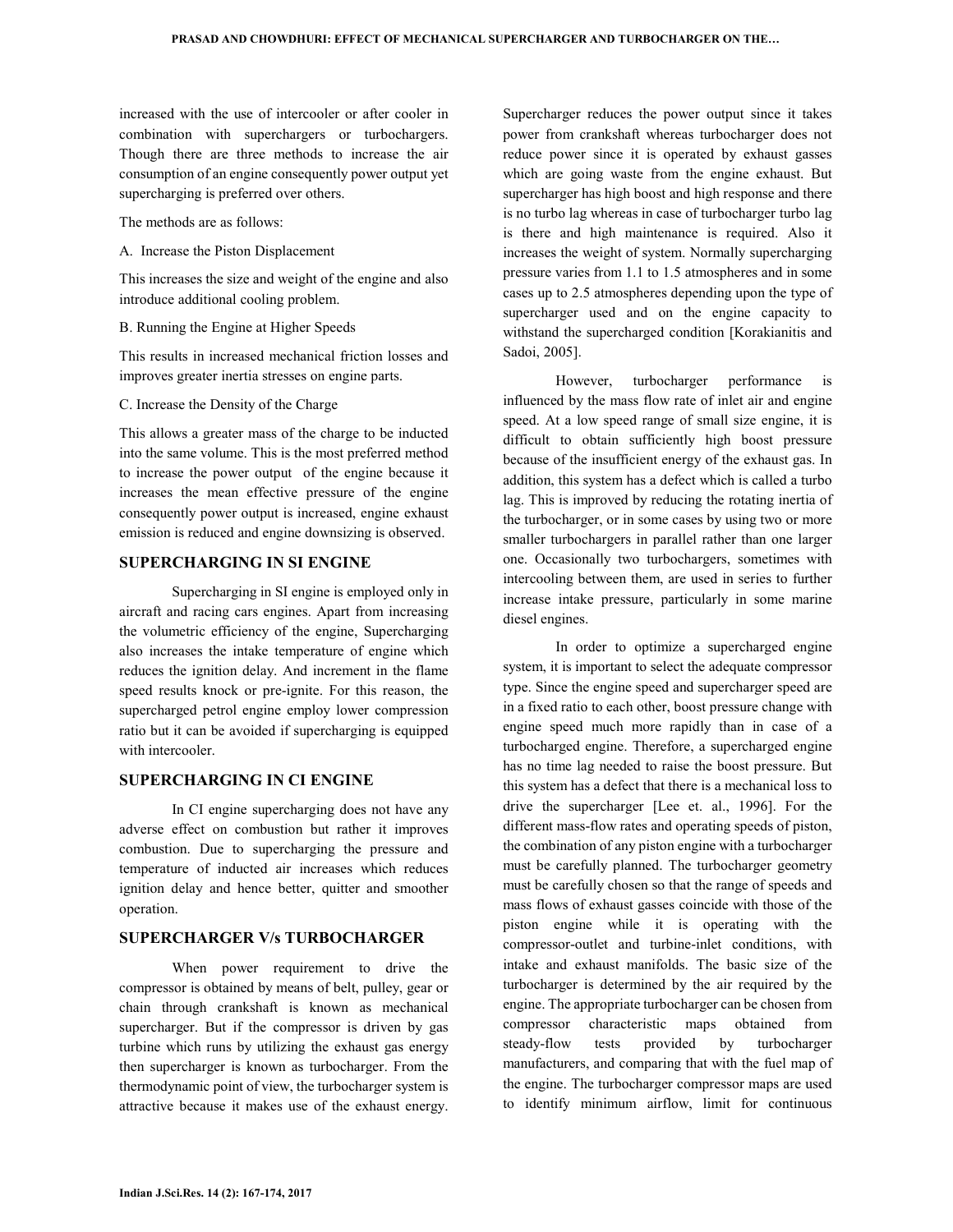operation and minimum compressor efficiency. Theoretical turbocharger matching is useful to approach a range of turbocharger frames, but final testing is essential to investigate the effect of different turbochargers on the overall design-point and off-design-point piston-engine cycle performance. Different turbochargers are advantageous to an engine for different types of operation. The performance of a turbocharger is determined by the combination of compressor and turbine specification, and the turbine is not as sensitive to engine matching as the compressor.

Power input for mechanical driven supercharger:

$$
P = \frac{\dot{m}_a C_p T_1 \left[ \left( \frac{p_2}{p_1} \right)^{\frac{\gamma - 1}{\gamma}} - 1 \right]}{r_{lc} X 60} kW
$$

Where,

 $P = power input to supercharge in kW$ 

 $\dot{m}_a$  – mass of air supplied by supercharger in kg/min

 $C_p$  = specific heat of air in kJ/kg K

- $T_1$  = initial temperature in K
- $\mathbf{p}_1$  = initial pressure
- $p_2$  = delivery pressure

 $n_e$  = isentropic efficiency

## **TWO STAGE SUPERCHARGERS**

A single stage supercharger becomes prohibitive in size and weight for high altitude application. Two stage superchargers are therefore used at high altitude. Two superchargers are used in tandem and the charged is compressed in two stages such an arrangement produces the necessary compression without excessive size or speed of impeller that would be required in case of single stage supercharger of same capacity.

### **TURBO SUPERCHARGER**

A turbo supercharger is thus a variable speed supercharger whose capacity is increased by increasing the flow of the exhaust gasses through the turbine by reducing the blast gate opening when at low altitude auxiliary system is not used and exhaust gasses exit to atmosphere [http://www.iitg.ernet.in].

# **PERFORMANCE OF IC ENGINE WITH THE USE OF SUPERCHARGER AND TURBOCHARGER**

An increase in brake mean effective pressure of 30 to 45 % is easily obtainable in any supercharged engine compare to naturally aspirated engine. Due to supercharging, engine torque increases in the range between 2000-3500 rpm. At the low speed range less than 1500 rpm, the engine torque is decreased due to friction loss and mechanical drive loss of the supercharger. In the case of high pressure range more than 4000 rpm, the engine torque also decreases with compression ratio decreasing. The engine output is increased with the supercharger at the medium speed range. Therefore, if the operation of a supercharger is suspended by the electromagnetic clutch under low speed and high speed range except the above effective range speed; the engine performance will be promoted by the charge of pressurized air into the engine cylinder [Lee et. al., 1996]. The power to weight ratio of the supercharged engine is much better than that of naturally aspirated engine. Due to physical limitations of the system, no guarantee of maximum performance of supercharger can be observed. Reliability of engine decreases due to increase in maximum pressure in the cylinder. Turbocharged engines have better thermal efficiency and better fuel economy. It is eco-friendly. But in turbocharged engine, engine weight increases, engine cost increases and there is problem of turbo lag [Pakale and Patel, 2015]. The most dramatic benefit of the supercharger is the much more rapid response of the compressor to load change achieving torque levels in less than one quarter the time of the stock turbo [VanDyne and Riley, 2007].Choice of different supercharging architecture can influence engine performance. Among the different architectures, architectures coupling one turbocharger with a mechanical compressor or two turbochargers are found to be the most performing in terms of engine output power and efficiency. In case of high altitude operation of an aircraft 2-stroke diesel engine, the engine target power can be reached by two turbochargers architecture. The performance of two turbochargers architecture can be further improved connecting electrically and not mechanically the low pressure compressor and turbine [Carlucci et. al., 2015].

With the use of VOT (Variable Outlet Turbine), the efficiency is increased by 6% and engine fuel consumption is reduced as compared to use of waste gate system [Chebli et. al., 2011]. The combination of all partial loading control methods decisively reduced the driving power demand compared with the power demand obtained without any partial load control. Compare to the case without partial load control, the engine torque increases by 7% to 15% in the area where the outlet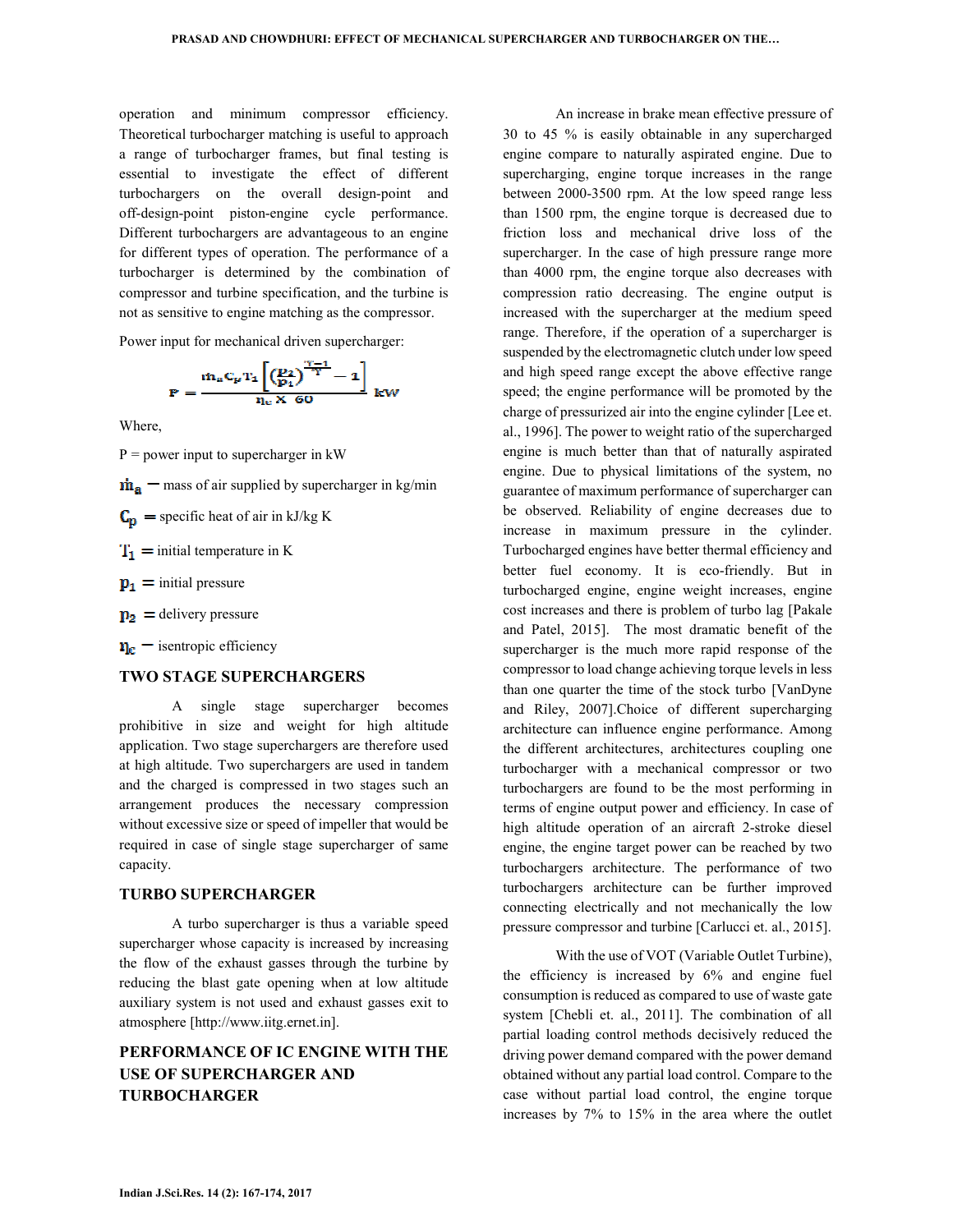pressure (po  $\leq 60$  kpa) at different speeds. This corresponds to the region where the engine idles or operates at low speeds, and may be defined as the threshold for supercharger operation during partial load. The adoption of partial load control does not provide any benefits to the engine in the mid and high partial load areas ( $po > 60$  Kpa), when the power decreases due to an insufficient supply of air into the cylinder [Bae and Bae, 2005]**.** As the boost pressure is increased, the adiabatic efficiency of the supercharger decreases due to the high outlet temperature of the compressor. The increase of inlet air temperature results in a decrease in engine output performance due to knock limited spark advance [Lee et.al., 1996].

Figure1.Shows the comparison of the power obtained in case of NA engine with SC engine at different speeds. From the analysis it can be seen that in spite of the decreased compression ratio, the cylinder pressure of a supercharged engine is higher than that of the naturally aspirated engine at low engine speed (1500 rpm). A similar trend has been applied to the cylinder pressure at the medium engine speed (3000 rpm). However, at the high speed (4000rpm), this trend does not occur and the cylinder pressure of a supercharged engine find to be lower than that of the naturally aspirated engine. From this, it can be concluded that supercharging of a gasoline engine with the lower compression ratio of 8.3 improves the combustion characteristics such as cylinder pressure at the range of low and medium speed.

These results indicate that the supercharged engine performance is mainly dependent on the mechanical loss to drive the supercharger at low speed. In addition, at high speed, the supercharged engine performance is more influenced by the compression ratio than mechanical loss.

Pakale and Patel, 2015 Most of the turbochargers used on HSDI Diesel engines are of waste-gated type. Recently, the Variable Geometry Turbocharger (VGT) with adjustable nozzle vanes is increasingly used, especially for a passenger car in European market. The full load performance result with VGT has been compared with the case of a mechanically controlled waste-gated turbocharger, so that the potential for a higher Brake Mean Effective Pressure (BMEP) could be confirmed. Within the same limitation of a maximum cylinder pressure and exhaust smoke level, the low speed torque could be enhanced by about 44% at maximum. At low speed, over 40 % of additional torque increase has been observed within the same exhaust smoke, the cylinder pressure, and the exhaust gas temperature limit, by adjusting the boost pressure and fuel delivery with the VGT.



**Figure 1: Comparison of NA and SC engine power** 

In the medium engine speed range, there is a marginal gain in the fuel consumption for the VGT, with the same fuel delivery. When the boost pressure and fuel delivery are increased, more torque could be achieved with the expense of the deterioration in fuel consumption. This is because the injection timing should be retarded not to exceed the maximum cylinder pressure limit. At high engine speed, with the same fuel delivery, the rated power can be enhanced by 3.5 %, mainly caused by the reduction of pumping loss. However, within the same boundary conditions, the power increase for the VGT could reach about 7.9 %. It is concluded that the application of VGT could provide HSDI Diesel engines with a great potential for full load performance, especially at low engine speed [Muqueem et. al., 2015].

#### **Engine Downsizing**

One means of fulfilling CO2 emission legislation is to downsize engines by boosting their power using turbochargers or mechanical superchargers. This reduces fuel consumption by decreasing the engine displacement. Engines are downsized when they possess high power levels, such as a high power density and/or high full load mean pressure. There are two possible ways to increase the power density,  $P_e / V_h$ : increase in engine speed n or the engine effective mean pressure  $p_{me}$  via the equation.  $P_e/V_h =$  $i \times n \times p_{me} = 2 \times n \times T/V_{h}$ .

Where,

 $P_e$  = Effective power output in Kw

 $V_{h}$  = Piston displacement

i = number of cycles per crankshaft rotation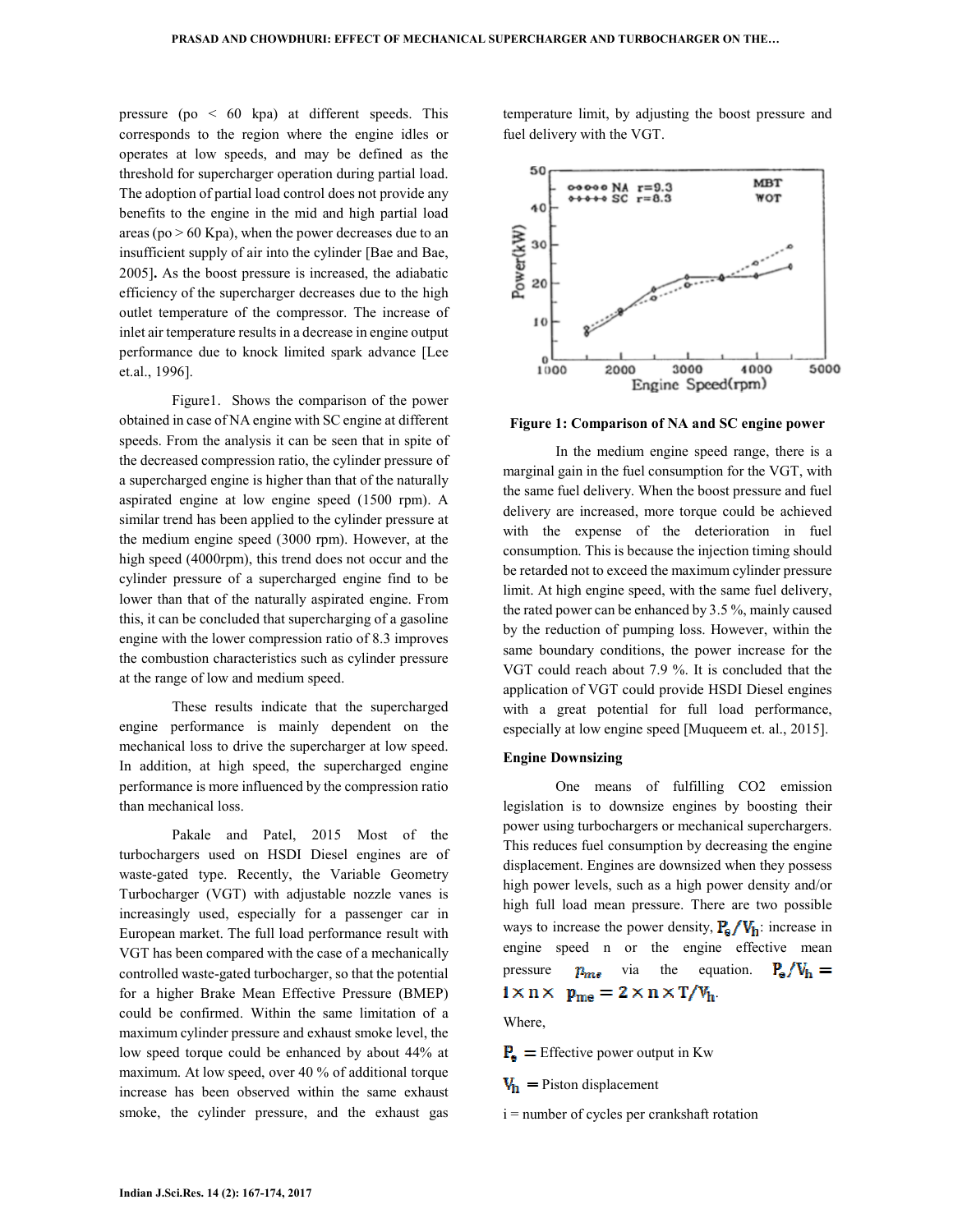$T =$  torque in Nm

However the main objective of downsizing is to obtain a significant reduction in the fuel consumption. A 1.3 liter boosted engine can have the same power output (85 kW) as a 1.8 liter standard engine, contributing to economical driving without sacrificing engine power. However, when idling, decelerating, or driving slowly, which do not require full charging, the high charging pressure of the supercharger equivalent to the high inlet air quantity causes poor fuel economy in gasoline engine. In these engines, the fuel consumption and emissions are controlled by electronic fuel injection, which regulates the supply of fuel in proportion to the inlet air quantity to obtain perfect combustion. Therefore, the excessive fuel demand encountered when no charging is required can be improved by decreasing the charging pressure and driving power of Compressor [VanDyne and Riley, 2007], [Bae and Bae, 2005].

Also a meaningful 50 % downsizing of the cylinder volume possibility can be achieved by means of turbocharging and intercooling. As it is observed that turbocharging and intercooling offer 30% to 60% downsizing which changes due to driving interval. High downsizing opportunity occurs at high rpm due to increased boost rate of turbocharger. Considering this fact, downsizing decision should be made according to concentrated drive interval of vehicles. For instance, downsizing a heavy duty diesel engine considering its high revolution values would be a mistake as it would operate intensively at lower rpm [Canli et.al., 2010].

#### **Intercooler Effect**

One of the most important problems faced in supercharging systems is that air density is decreasing while compressing air. When air charge is compressed, it becomes hot. During supercharging, the temperature of air increases from 60 to 95 °C. When air gets heated, it expands and the density reduces. Because of this, the mass of air entering to the cylinder becomes lesser. This reduces oxygen availability in the cylinder for combustion. Further, supply of hot air to the engine may increase engine operating temperature [V. Ganesan]. When the air gets heated, it leads to preignition in SI engine. To avoid this various methods have been developed to cool down charge air which is heated during supercharging process. One of these methods is to use a compact heat exchangers called as intercoolers to cool charging air. The purpose of an intercooler is to cool the charge air after it has been heated during supercharging. As the air is cooled, it becomes denser, and denser air makes better combustion to produce more power. Additionally, the denser air helps to reduce the chances of knock. But after coolers are not needed in case of supercharger used in CI engine because there is no concern about engine knock. An effectiveness of 0.6 to 0.8 usually keeps cooler and size within reasonable limits of heat exchanger. Pressure drop percentage is another important point in intercooling. Use of coolers inevitable involves a pressure loss of 2-3 % of the entry absolute pressure. In order to increase heat transfer rate, various structural improvements can be added to intercoolers such as fins and wavy tubes. However, these structural changes also increase pressure drop. The temperature drop through an after cooler is usually expressed in terms of effectiveness which is given as

$$
C_c\ =\frac{T_1-T_2}{T_1-T_w}
$$

Where,

 $C_c$  – cooler effectiveness  $T_1$  = entrance stagnation temperature  $T_2$  = exit stagnation temperature  $T_w =$  coolant entrance temperature

Supercharging system can double its effect by utilizing cooled air charge. However, this positive effect is limited to a part of engine revolution range. Because charge air temperature is low during initial revolutions, intercooling effect cannot be observed especially in turbocharged engine. In superchargers that use mechanical compressors driven by engine, intercooler usage has more advantage comparing with turbochargers at lower rpm [Canli et.al., 2010]. Using thermodynamics laws and expressions, the power output of the engine is analytically examined by changing intercooling features such as pressure drop values and engine revolution at full load. In this study it has been observed that engine power can be increased to 154% by ideal intercooler while single turbocharger without intercooler can only increase 65% engine power output [Muqueem et.al., 2015], [Canli et.al., 2010]. But if supercharging system cannot make a significant difference between charge air and ambient air temperatures, adding an intercooler to the supercharging system would decrease performance because of its pressure drop effect. Further increasing charge air mass flow rate too much with an intercooler at high rpm may cause a low working efficiency of the compressor. Therefore, it can be said that if an intercooler would be used, supercharging system elements should be selected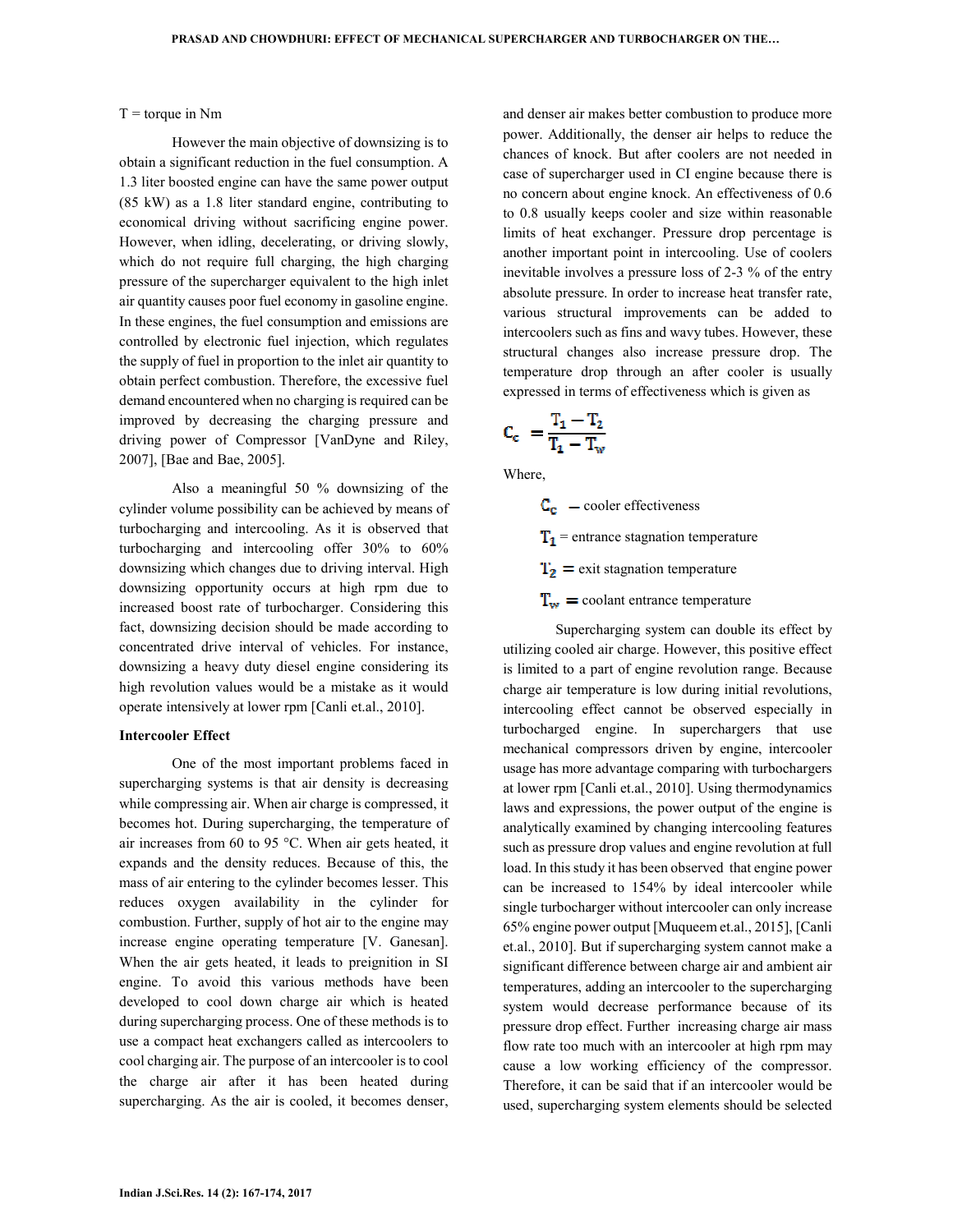according to it. It can easily be expressed that high pressure drop causes an important power loss. It indicates that intercoolers should be controlled in proper periods to eliminate negative effects of contamination. Pressure drop value of 10% for the engine with turbocharger and intercooler results in lower power increase compared with turbocharger without intercooler at lower rpm.

Intercoolers also affect compressor selection because of increasing mass flow rate so that supercharging systems should be selected due to this fact [Canli et.al., 2010].

### **Exhaust Emissions**

With the use of CX, comprex supercharger (pressure wave supercharger)  $\mathbf{N} \mathbf{O}_{\mathbf{x}}$  emission is reduced for all engine speeds via CX supercharging, but smoke emission is deterioted at low and medium engine speeds. CO and  $\overline{SO}_{\mathbf{x}}$  emissions are both higher than those of naturally aspirated engine. CX supercharging may be an alternative way of reducing  $\sqrt{N}O_{\mathbf{x}}$  emission, but the EGR ratio must be controlled precisely [Lee et.al., 1996], [Icingur et.al., 2002].

On diesel engines, the Miller Cycle and high pressure turbocharging in particular two-stage turbocharging enable substantial reductions in emissions of oxides of nitrogen (NOx) while improving fuel efficiency and power density [Pakale and Patel, 2015]. With the use of the VGT, it is possible to increase the charge air mass by about  $10 \sim 20$  % at a low speed range. As a result of this, the exhaust smoke is reduced and the fuel consumption is improved with the same fuel delivery and start timing of injection [Muqueem et.al., 2015].

Turbochargers provide an efficient method of utilizing exhaust energy to boost intake air pressure for improved engine performance and efficiency. However transient operation requires increased air delivery (via quicker compressor response) to allow more rapid fueling for acceleration in both diesel and natural gas engines. In diesel engines rapid boosting will avoid increased particulates caused by excessive fueling during acceleration. Another approached being researched heavily is the use of HCCI combustion to improve fuel economy and reduce emissions. HCCI combustion may be enhanced by utilizing a super turbocharger [VanDyne and Riley, 2007].

For naturally aspirated (NA) operation, the charge pressure decreases as the engine speed increases.

Normally, for all pressure ratios the charge pressure increases with engine speed when supercharging is applied. From figure 2. It can be seen that in NA operation, the CO emission is lower for all engine speeds but the CO emission increases with supercharging. This may be caused by the external EGR. The inert exhaust gases dilute the charge, so the combustion process is deteriorated. The SOx emission is low for all engine speeds in NA operation. As for CX operation, the SOx emission is high, particularly at low engine speeds. The levels of SOx emissions depend on the sulphur content of the fuel and lubricating oil and the operating condition of the engine. As the combustion process deteriorated at low engine speed, the SOx emissions increased. By improving the combustion process, the SOx emissions would decrease.

The NOx emission is higher for all engine speeds in natural aspirated operation. When supercharging is applied, it is seen that the NOx reduction is proportional with the EGR ratio. This means that more EGR results in lower NOx emissions. Since the recirculated exhaust gases dilute the mixture, some of the oxygen is replaced with CO2. This will reduce the peak gas temperature and, therefore, NOx formation rates. Also, the heat capacity of the exhaust gases is higher than that of air. The exhaust gases would absorb a portion of the heat that is released during combustion. At low engine speeds, smoke emission is low in NA operation, but at high engine speeds, smoke emission is low with CX operation. This is probably caused by the volumetric efficiency and temperature drop by EGR. At low speeds, the pressure losses are low in NA operation, so the volumetric efficiency would be better.



**Figure 2: variation of CO emission at different engine speeds and pulley ratios** 

This increases the local oxygen concentration in the cylinder.So, the smoke emission will be better in NA operation. The reduction of in-cylinder peak temperature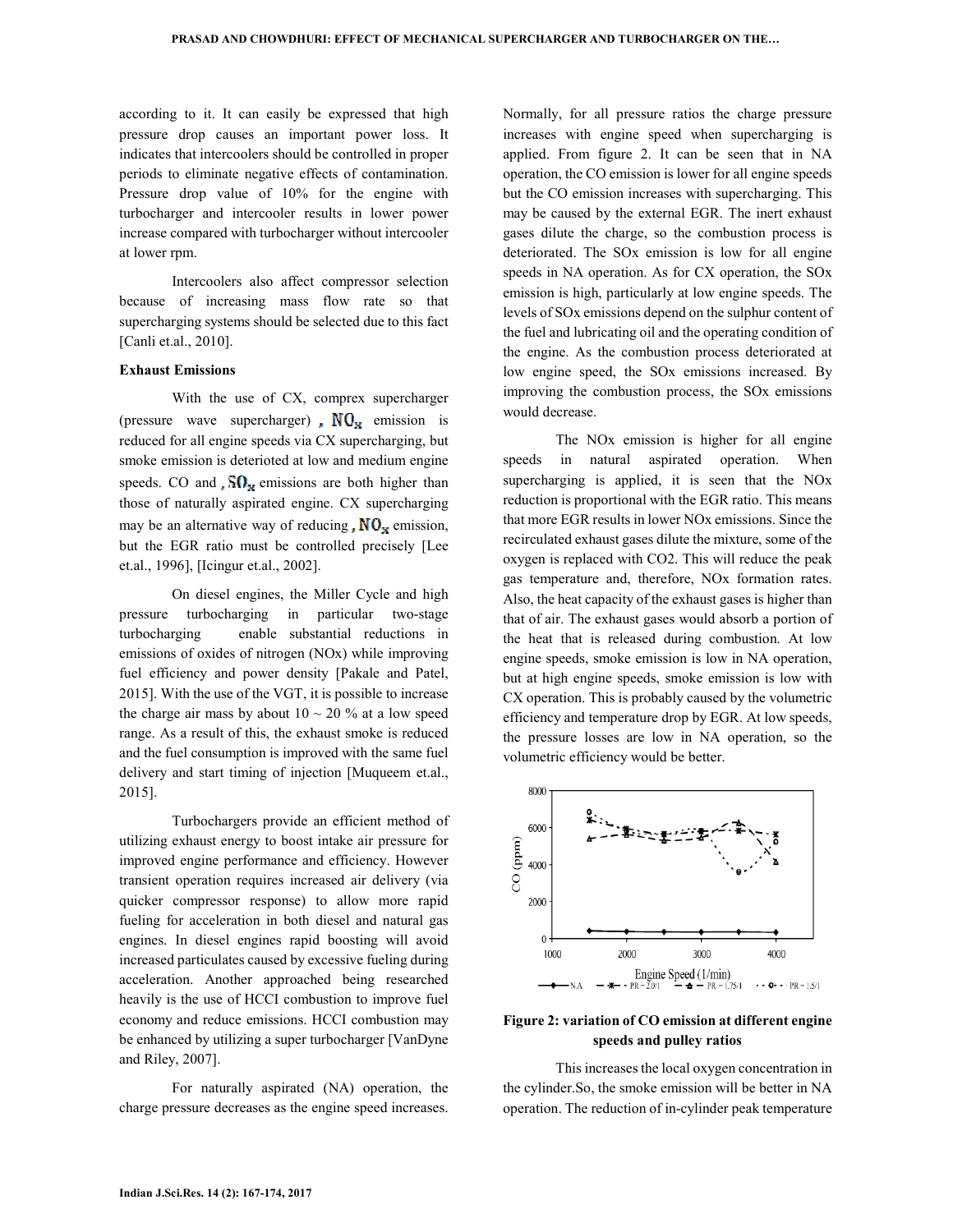by EGR prevents complete oxidation of the fuel, so the smoke emission would deteriorate for CX operation. At high engine speeds, supercharging would eliminate these effects, NOx emission is reduced for all engine speeds via CX supercharging, but smoke emission is deteriorated at low and medium engine speeds. Actually, exhaust turbocharging is a kind of approach for IC engine exhaust gas energy recovery, since it uses exhaust gas to drive the turbine. Although the intake gas pressure is promoted through exhaust turbocharging, IC engine has to undergo a higher exhaust gas pressure due to the throttling effect in turbine. In other words, the boosting pressure of intake gas is at the cost of the increase of exhaust gas pressure. As a result, IC engine should consume some effective work during the exhaust process and thus the improvement of IC engine thermal efficiency is limited. Furthermore, the increased exhaust gas pressure results in a higher residual gas fraction (RGF) in cylinder, which has negative effects on the working process of IC engine [Icingur et.al., 2002].



**Figure 3: Comparison of exhaust smoke with load for NA and turbocharged engine** 

#### **CONCLUSION**

The literature review study presented in this paper provides general outline of the technologies used in the field of IC engine to increase the performance of an engine and reduce exhaust emissions. From the above study, it can be concluded that in recent few years, new advancements has been done to improve performance of engine like increased power output, reduce exhaust emissions and engine downsizing by adding some accessories like inter cooler in supercharging system. It is expected that in coming year, more new technologies will be developed and modification in existing technology will be done to improve the performance of an engine. The following conclusions can be drawn from the above literature review:

- 1. An increase in brake mean effective pressure of 30 to 45 % is easily obtainable in any supercharged engine compare to naturally aspirated engine at the range between 2000-3500 rpm.
- 2. The power to weight ratio of the supercharged engine is much better than that of naturally aspirated engine.
- 3. Due to physical limitations of the system, no guarantee of maximum performance of supercharger. Reliability of engine decreases due to increase in maximum pressure in the cylinder.
- 4. Also a meaningful 50 % downsizing of the cylinder volume possibility can be achieved by means of turbocharging and intercooling.
- 5. Supercharging system can double its effect by utilizing cooled air charge with the help of inter cooler.

### **REFERENCES**

- Lee S. C., Lee K. H., Whang H.D., Choi S. W. and Cho H. M., 1996. "Supercharging performance of a gasoline engine with a supercharger", KSME Journal, **11**(5):556-564.
- Muqueem M., Ahmad M. and Sherwani A. F., 2015. "Turbocharging of diesel engine for improving performance and exhaust emissions", IOSR Journal of Mechanical and Civil Engineering (IOSR-JMCE), **12**(4Ver.III):22-29.
- Chebli E., Casey M. and Muller M., 2011. "Innovative variable turbine concept for turbochargers, ASME Turbo Expo, June 2011.
- VanDyne E. A. and Riley M. B., 2007. "An advanced turbocharging system for improved fuel efficiency", Proceedings of the ASME Internal Combustion Engine Division 2007 Fall Technical Conference ICEF 2007, Charleston, South Carolina, USA.
- Korakianitis T., and Sadoi T., 2005. "Turbocharger design effects on gasoline-engine performance, journal of engineering for gas turbines and power, **127**.
- Pakale P. N. and Patel S. U., 2015. "Performance analysis of IC engine using supercharger and turbocharger, IJRET: International Journal of Research in Engineering and Technology, **4**.
- Carlucci A. P., Ficarella A., Laforgia D. and Renna A., 2015. "Supercharging system behavior for high altitude operation of an aircraft 2-stroke diesel engine, Energy Conversion and Management, **101**:470–480.